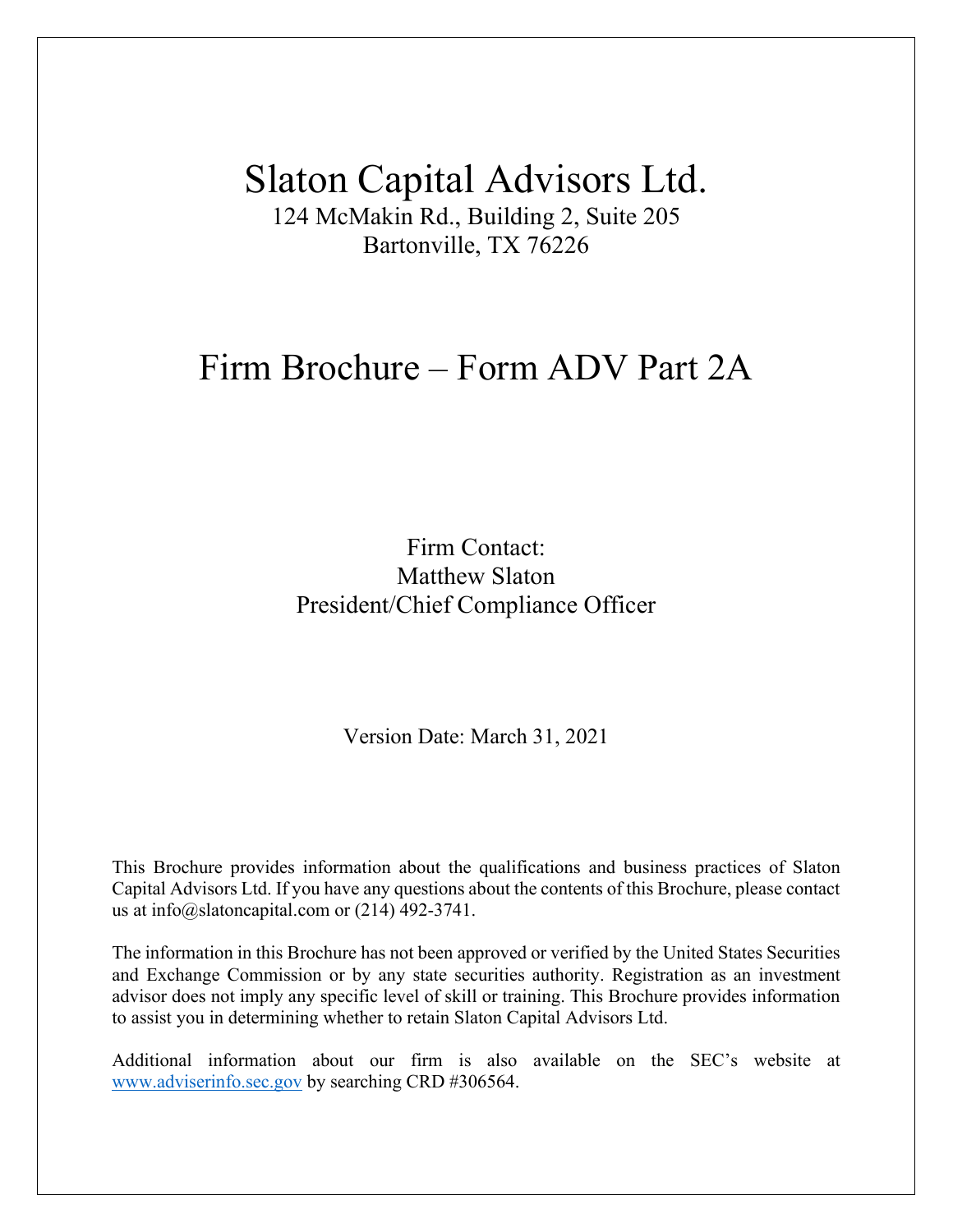## <span id="page-1-0"></span>Item 2: Material Changes

The purpose of this page is to inform you of any material changes since the last annual update to this brochure. If you are receiving this brochure for the first time, this section may not be relevant to you. Slaton Capital Advisors reviews and updates our brochure at least annually to make sure that it remains current. The following material changes since the last update to this brochure, dated March 31, 2020, is as follows:

- Item 4B: Advisory Services Offered
- Item 4D: Wrap Fee Programs
- Item 5A: Fee Schedule

Pursuant to SEC Rules, Slaton Capital Advisors will ensure that clients receive a summary of any materials changes to this Brochure within 120 days of the close of Slaton Capital Advisor's fiscal year. Additionally, as the firm experiences material changes in the future, we will send you a summary of our "Material Changes" under separate cover. For more information about the firm, please visit www.slatoncapital.com or call (214) 492-3741.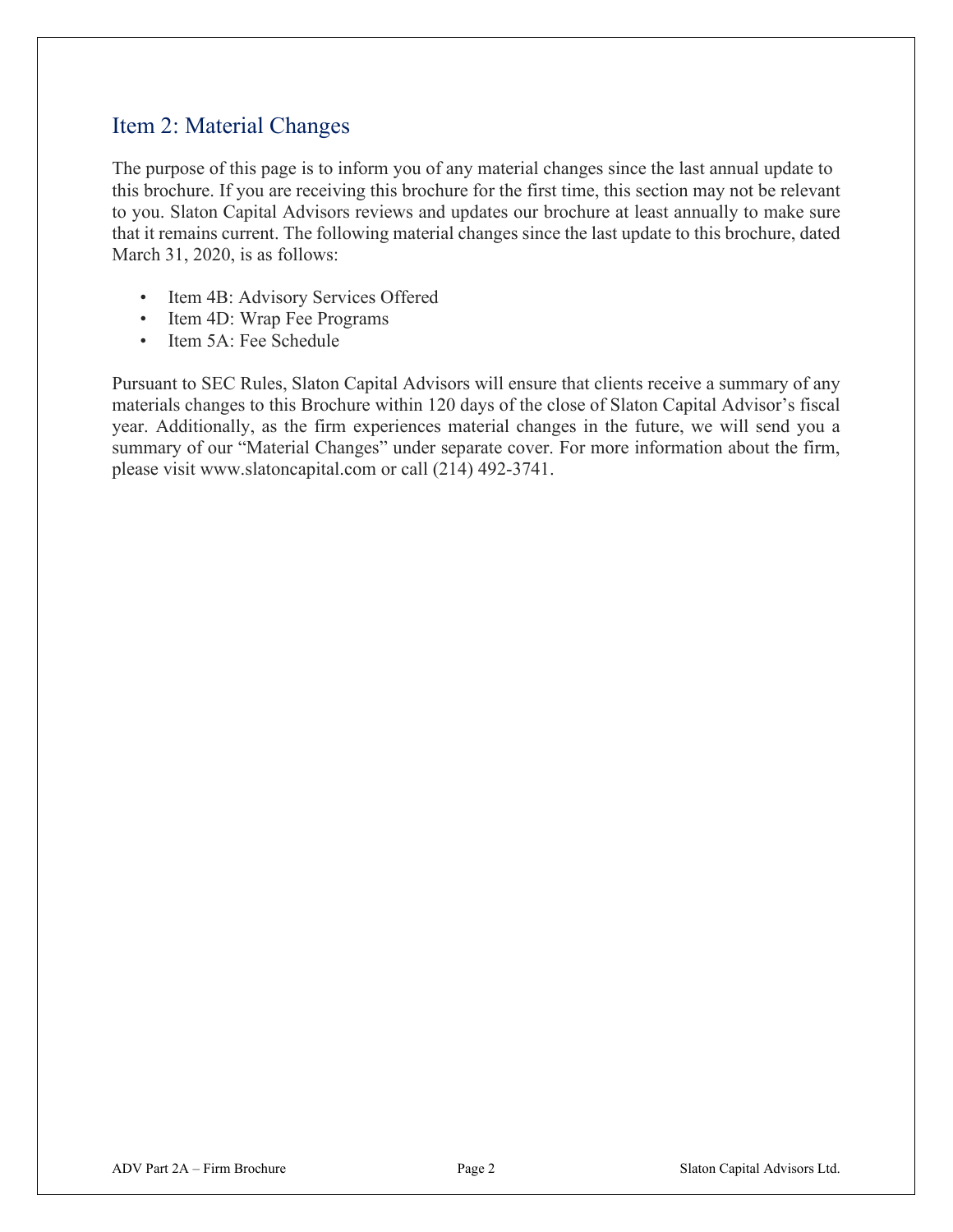## <span id="page-2-0"></span>Item 3: Table of Contents

| Item 11: Code of Ethics, Participation or Interest in Client Transactions and Personal Trading. 12 |
|----------------------------------------------------------------------------------------------------|
|                                                                                                    |
|                                                                                                    |
|                                                                                                    |
|                                                                                                    |
|                                                                                                    |
|                                                                                                    |
|                                                                                                    |
|                                                                                                    |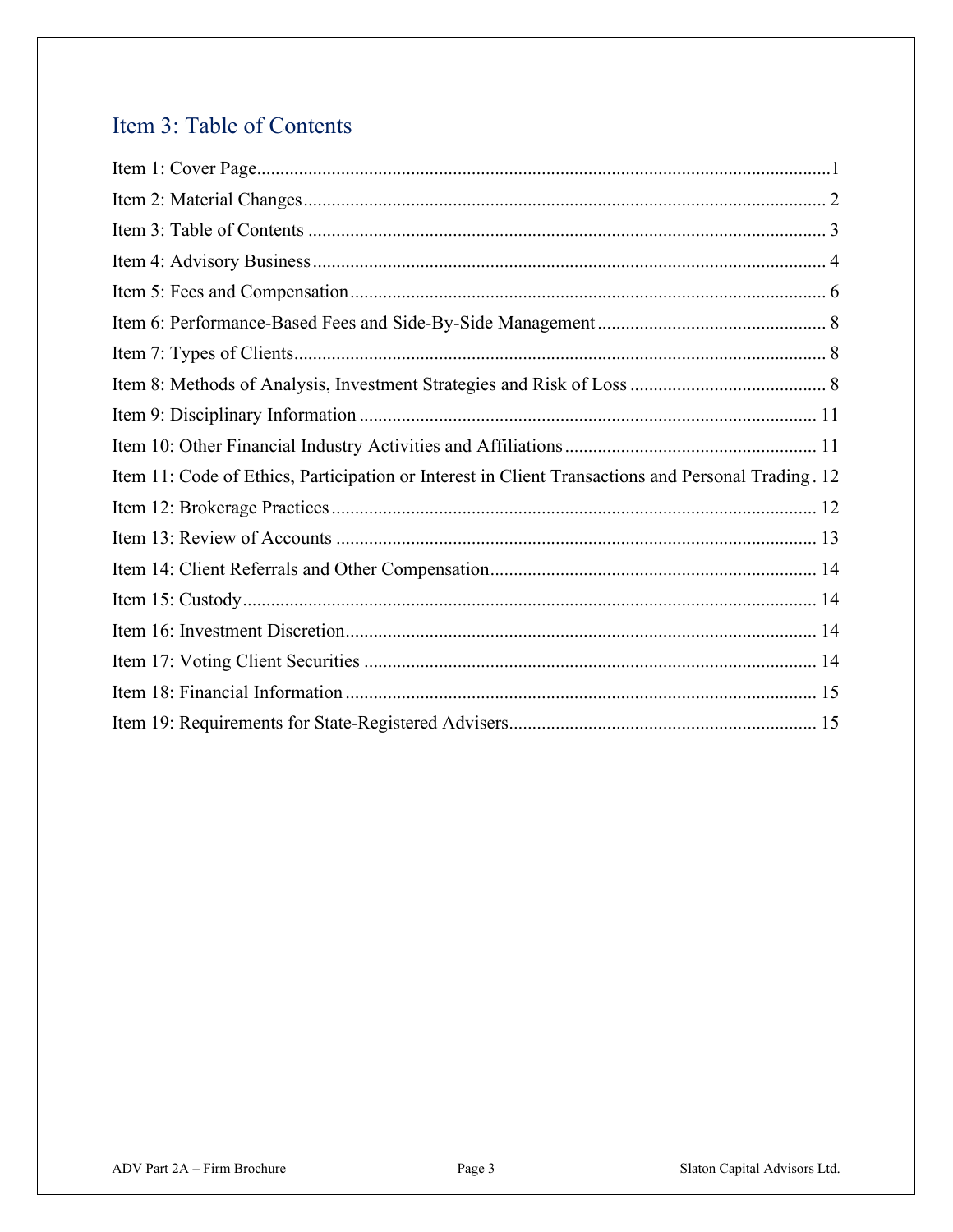## <span id="page-3-0"></span>Item 4: Advisory Business

#### **A. Description of Advisor Firm**

Slaton Capital Advisors Ltd. ("SCA" or "Advisor") is a registered investment advisor with the State of Texas and is a Corporation organized in the State of Texas. As a registered investment adviser, we are held to the highest standard of client care – a fiduciary standard. As a fiduciary, we always put our client's interests first and must fully disclose any potential conflicts of interest. We do not directly hold customer funds or securities and all transactions are sent to a qualified custodian which executes, compares, allocates, clears and settles them. The custodian also maintains our clients' accounts and may grant clients access to them. We provide investment advisory and financial planning services to individuals and high-net-worth individuals. SCA was incorporated in February of 2009. Matthew F. Slaton is the principal owner and Chief Compliance Officer of SCA.

#### **B. Advisory Services Offered**

SCA offers personalized wealth and investment advisory services to individuals, pension and profit-sharing plans, trusts, estates, charitable organizations, corporations, and other business entities. Advisory services including financial planning, consulting, tax planning, selection of sub advisers, and portfolio management services, are offered to clients on an all-inclusive basis, as part of an annual retainer program. The process typically begins with an initial consultation during which the various services provided by SCA are explained.

#### **1) Wealth Advisory**

Wealth advisory services will typically involve providing a variety of services to clients regarding the management of their financial resources based upon an analysis of their individual needs. SCA will first conduct a complimentary initial consultation. After the initial consultation, if the client decides to engage SCA, pertinent information about the client's financial circumstances and objectives is collected and such information will be reviewed and analyzed. The primary objective of this process is to allow SCA to assist the client in developing a strategy for the successful management of income, assets, and liabilities in meeting the client's financial goals and objectives. In general, the services provided will include:

- Identify Life goals and values Investment portfolio design
- Net worth and cash flow analysis Estate and charitable gift planning
- 
- 
- 
- 
- 
- Tax reduction strategy Multi-generational issues
- College funding Insurance needs analysis
	- **Parameter 1 Real estate and debt management planning and respect to the Real estate and debt management**

Clients should be aware that different financial planning software uses different financial planning methodologies and the financial plan will describe the specific methodologies used for the particular plan and should be carefully considered in evaluating the results presented to the client. The analysis contained in the financial plan is currently conducted using financial planning software. The estimated returns generated by the software utilize proprietary formulas and are based on economic assumptions and forecasts. In addition, clients' financial plans may include a Monte Carlo simulation. Monte Carlo simulations are used to show how variances in rates of return each year can affect results. Results using Monte Carlo simulations indicate the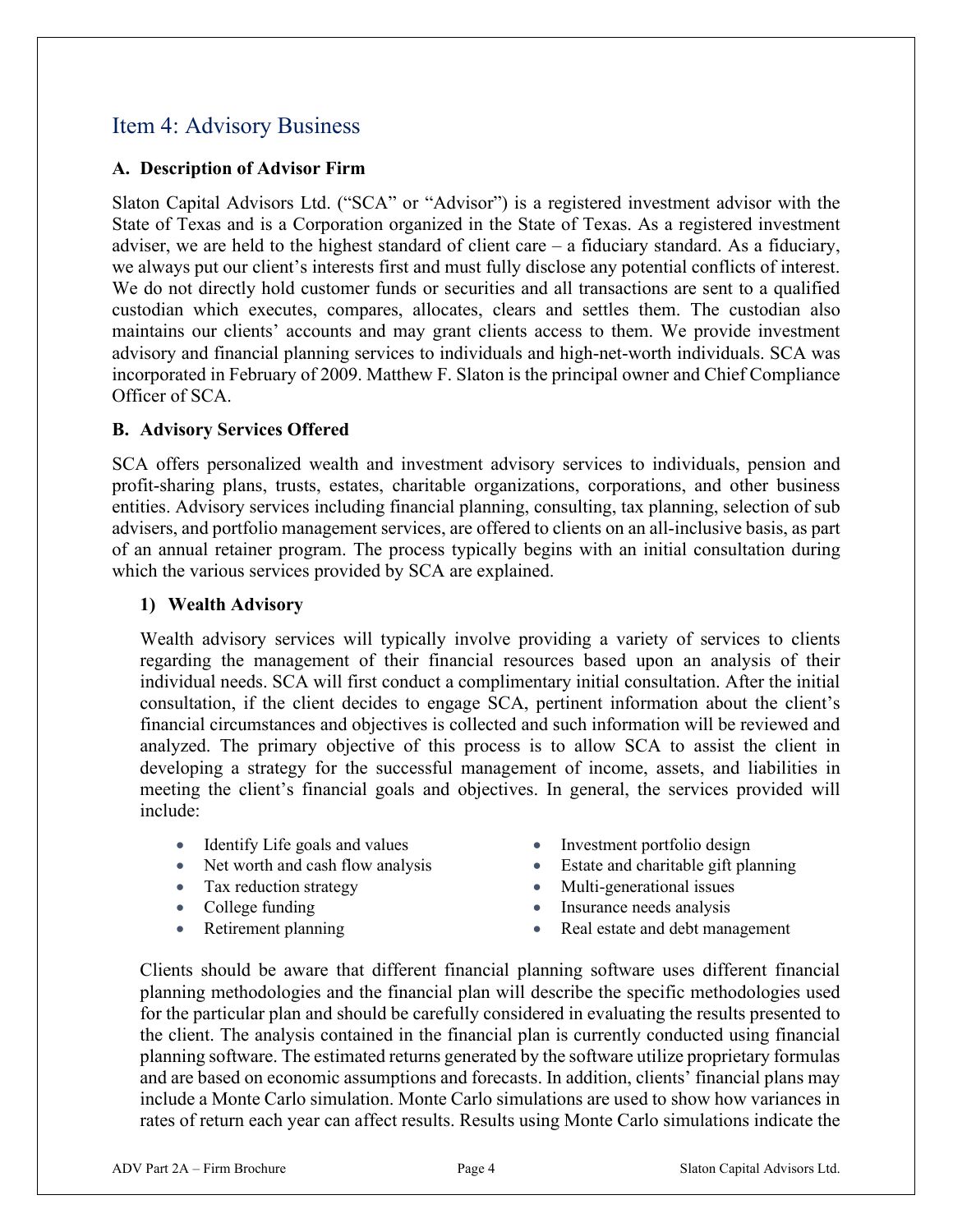likelihood that an event may occur as well as the likelihood that it may not occur. SCA may change the software, third-party provider or the methodologies it uses when creating your financial plan. Your financial plan will provide details on the software and methodologies used.

#### **2) Investment Advisory**

SCA offers ongoing portfolio management services based on the individual goals, objectives, time horizon, and risk tolerance of each client. Portfolio management services include, but are not limited to, the following:

- Investment strategy
- Personal investment policy
- Asset allocation
- Asset selection
- Risk tolerance
- Regular portfolio monitoring

SCA evaluates the current investments of each client with respect to their risk tolerance levels and time horizon. SCA will request discretionary authority from clients in order to select securities and execute transactions without permission from the client prior to each transaction. Risk tolerance levels are documented in the Investment Policy Statement, which is given to each client.

SCA seeks to provide that investment decisions are made in accordance with the fiduciary duties owed to its accounts and without consideration of SCA's economic, investment or other financial interests. To meet its fiduciary obligations, SCA attempts to avoid, among other things, investment or trading practices that systematically advantage or disadvantage certain client portfolios, and accordingly, SCA's policy is to seek fair and equitable allocation of investment opportunities/transactions among its clients to avoid favoring one client over another over time. It is SCA's policy to allocate investment opportunities and transactions it identifies as being appropriate and prudent among its clients on a fair and equitable basis over time.

#### **3) Third-Party Asset Managers**

SCA may engage the services of a third-party asset manager ("TPAM") with discretionary trading authority.

#### *AssetMark*

SCA may offer advisory services to clients by selecting the AssetMark Platform. For more information regarding the AssetMark Platform, refer to AssetMark Platform Disclosure Brochure.

The minimum investment required on the AssetMark Platform depends upon the Investment Solutions chosen for a client's account and is generally \$10,000 for Mutual Fund and \$100,000 for ETF Accounts, and from \$50,000 for Privately Managed and Unified Managed Accounts, depending on the investment strategy selected for the account. These minimums are described in more detail in the AssetMark Platform Disclosure Brochure. Accounts below the stated minimums may be accepted on an individual basis at the discretion of AssetMark.

#### **C. Client Tailored Services and Client Imposed Restrictions**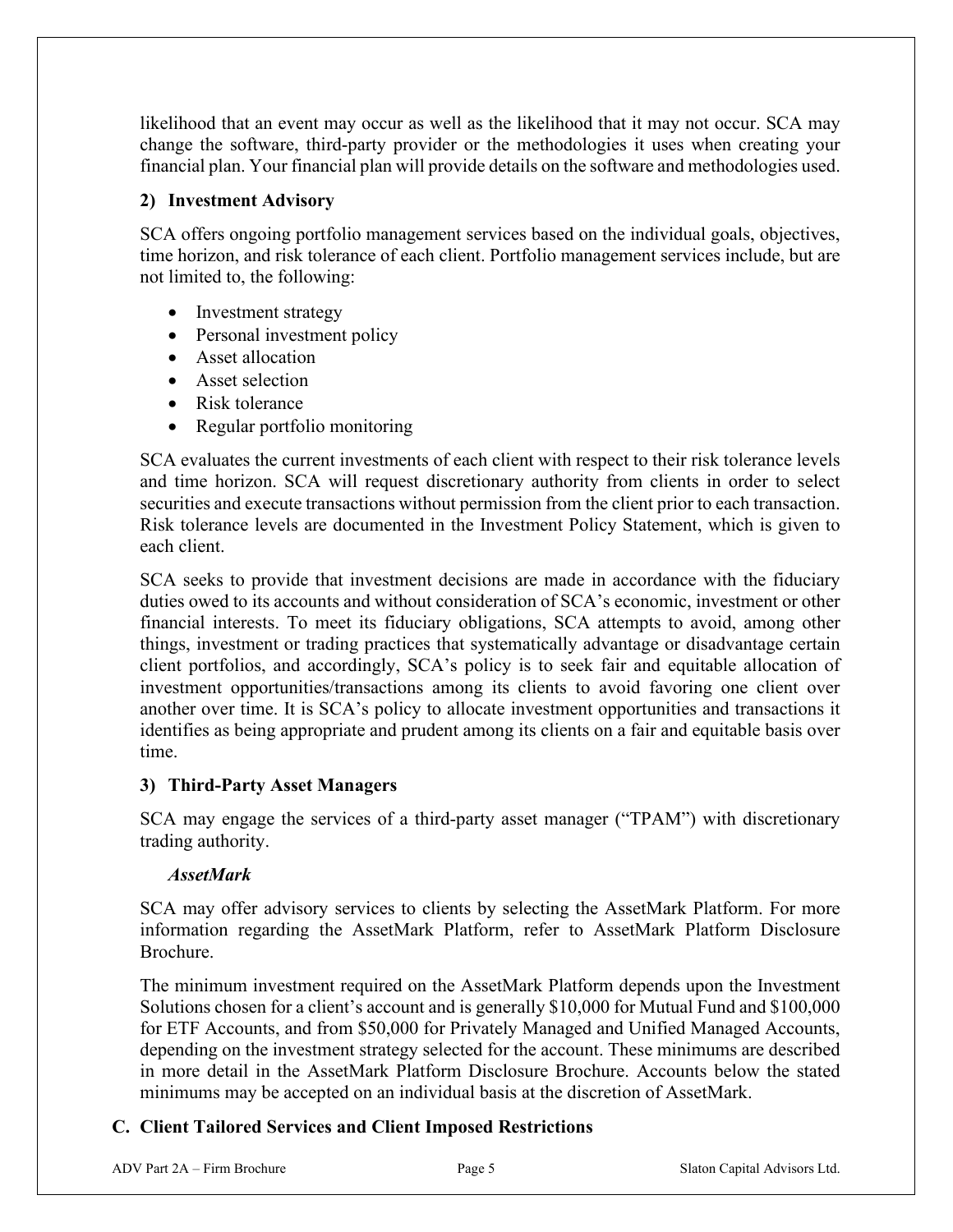SCA offers the same suite of services to all its clients. However, specific client investment strategies and their implementation are dependent upon the client Investment Policy Statement which outlines each client's current situation (income, tax levels, and risk tolerance levels). Clients may impose written restrictions in investing in certain securities or types of securities in accordance with their values or beliefs.

#### **D. Wrap Fee Programs**

Most TPAM programs are considered "wrap fee" programs in which the client pays specified fees for portfolio management services and trade execution. Wrap fee programs differ from other programs in that the asset-based fee structure for wrap programs is intended to be largely all inclusive, whereas non-wrap fee programs typically assess trade-by-trade execution costs that are in addition to the asset-based fees.

Clients utilizing TPAM programs will always be provided with a description of the wrap program fees along with SCA's asset-based fees.

#### **E. Amounts Under Management**

As of December 31, 2020, SCA had \$6,598,830.10 in assets under management ("AUM"), of which \$4,485,308.89 was managed on a discretionary basis and \$2,113,521.21 was managed on a nondiscretionary basis.

## <span id="page-5-0"></span>Item 5: Fees and Compensation

As described in greater detail below, SCA charges different types of fees, including fees based on a percentage of assets under management and fixed fees. The specific fees charged by SCA will be set forth in the applicable client agreement. Fees are negotiable at the sole discretion of SCA. Although SCA believes its advisory fees are competitive, clients should be aware that lower fees for comparable services may be available from other sources.

#### **A. Fee Schedule**

#### **1) Wealth and Investment Advisory Fees**

SCA is compensated for its Wealth and Investment Advisory services on a fee-only basis. Fees are calculated based on the client's assets under management ("AUM"), or if minimums are not met, a monthly retainer fee in addition to fees on AUM.

AUM fees are assessed monthly or quarterly, in advance, based upon a percentage of the client's assets under management as of the close of business on the last business day of the preceding calendar month or quarter in accordance with the following annual percentages: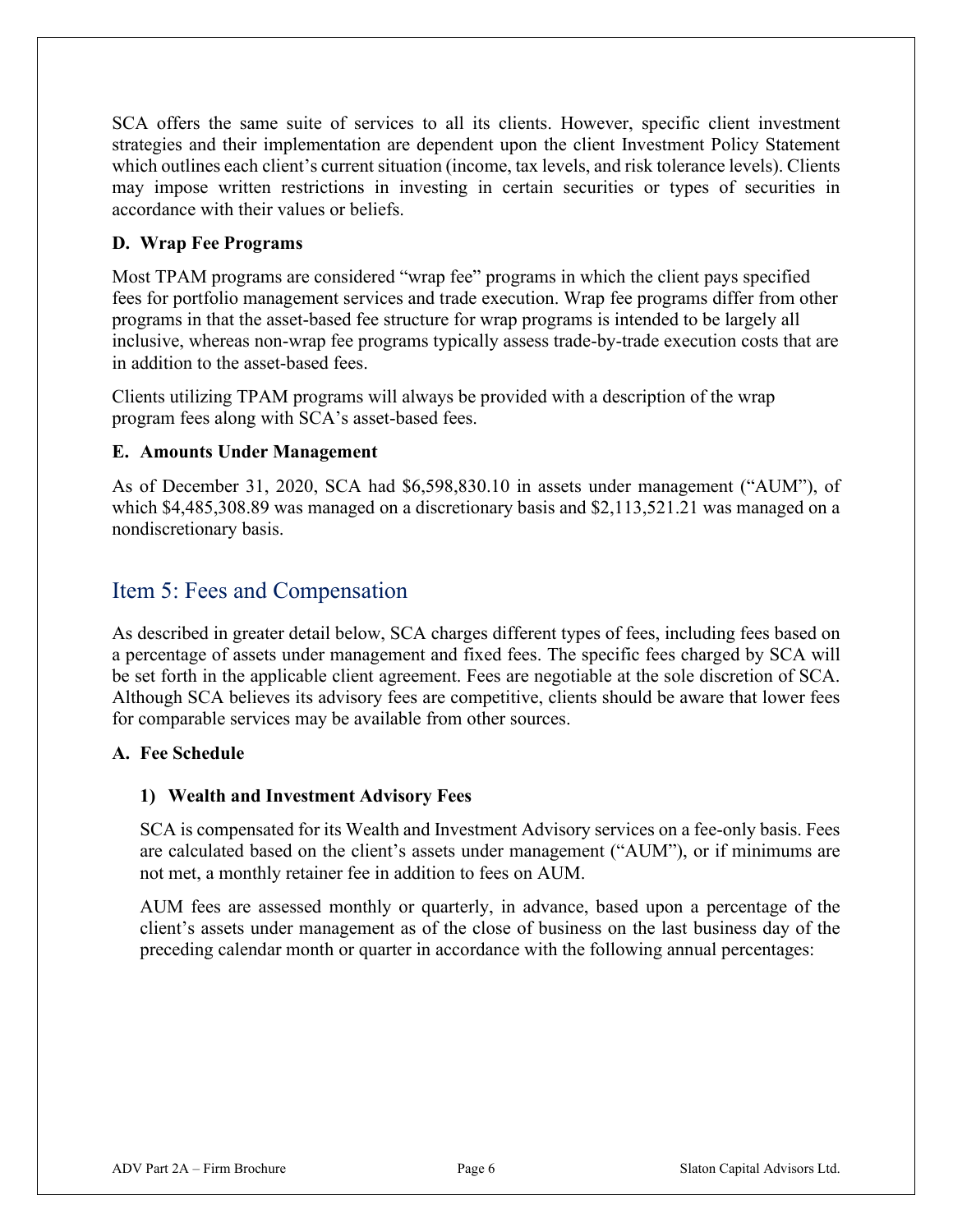#### **Asset Based Advisory Fees**

| <b>Market Value of</b>                         | <b>Annual Fee</b>  |                |
|------------------------------------------------|--------------------|----------------|
| <b>Managed Accounts</b>                        | <b>Pre-Retiree</b> | <b>Retiree</b> |
| Up to \$500,000                                | $1.25\%$           | 1.15%          |
| For the balance of \$500,001 - \$1,000,000     | $1.00\%$           | $0.90\%$       |
| For the balance of \$1,000,001 - \$2,500,000   | $0.90\%$           | 0.80%          |
| For the balance of \$2,500,001 - \$5,000,000   | 0.80%              | 0.75%          |
| For the balance of \$5,000,000 - \$10,000,000  | $0.65\%$           | 0.65%          |
| For the balance of \$10,000,001 - \$20,000,000 | $0.50\%$           | 0.50%          |
| The balance over \$20,000,001                  | $0.35\%$           | 0.35%          |

#### **Non-Asset Based Advisory Fees**

|           | <b>Market Value of</b><br><b>Managed Accounts</b> | <b>Monthly Fee</b>  |                 |
|-----------|---------------------------------------------------|---------------------|-----------------|
|           |                                                   | <b>Non-Business</b> | <b>Business</b> |
|           |                                                   | Owner               | Owner           |
| \$0       | \$100,00                                          | \$499               | \$899           |
| \$100,001 | \$200,000<br>$\sim$                               | \$399               | \$799           |
| \$200,001 | \$300,000<br>-                                    | \$299               | \$699           |
| \$300,001 | \$400,000<br>-                                    | \$199               | \$599           |
| \$400,001 | \$500,000<br>۰                                    | \$99                | \$499           |
| Over      | \$500,000                                         | \$0                 | \$399           |
| Over      | \$1,000,000                                       | \$0                 | \$199           |
| Over      | \$1,500,000                                       | \$0                 | \$0             |

SCA's Wealth and Investment Advisory fees are generally negotiable, and the final fee schedule is attached as Exhibit I of the client's Investment Advisory Agreement. Clients may terminate their agreement at any time by providing written 30 days' written notice to SCA.

The Monthly Retainer Fees are calculated annually based on the market value of directly managed investment accounts as of the  $30<sup>th</sup>$  day of November each year.

Advisory fees for TPAMs are comprised of several components. The total advisory fee paid by the client is comprised of:

- 1. The third-party asset manager or strategist's fee (as applicable); and
- 2. SCA's Wealth and Investment Advisory Fee

SCA is not compensated by TPAMs for selecting their offerings to clients.

#### **B. Payment of Fees**

Asset-based Wealth Management fees are withdrawn directly from the client's accounts by the custodian upon receiving client's written authorization on a monthly or quarterly basis. SCA will allow, under certain circumstances or for certain account-types, for fees to be paid via automatic billing with a separate online payment processor. Examples of these circumstances which offer automatic billing would be Roth accounts or stand-alone financial planning agreements. Fees are paid in advance.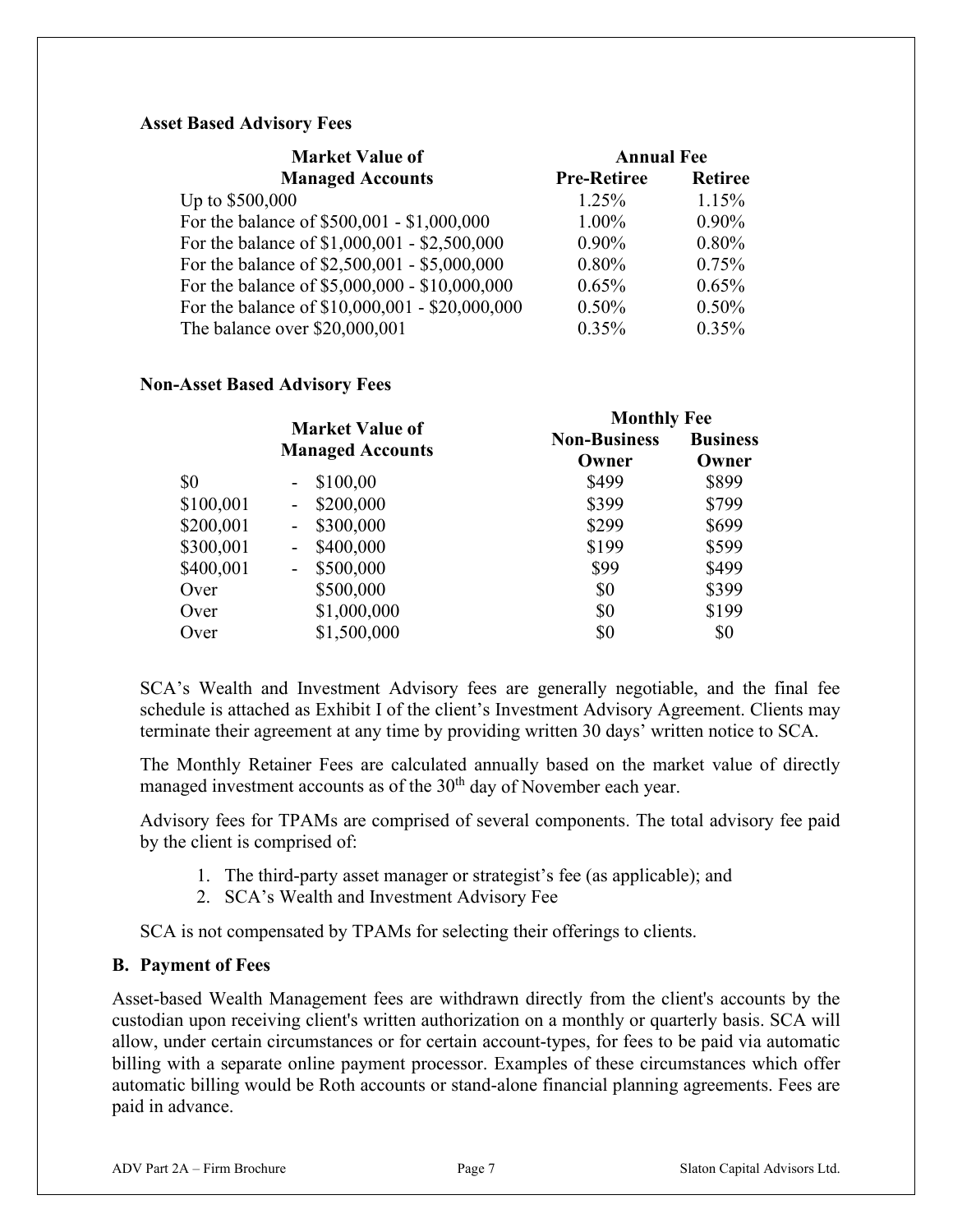In the event SCA's services are terminated mid-month/mid-quarter, SCA will refund a pro rata fee for the unearned fees in the final month/quarter. The number of days the account was managed during the month/quarter until termination is used to determine the percentage of the management fee earned/refunded (based on the total number of days in the month/quarter).

For purposes of calculating assets under management, SCA will consider all investment management accounts which constitute "household" of the client's assets. Typically, a client's household consists of any spouse, parent, child, partner or sibling who resides at the same mailing address as the client.

#### **C. Client Responsibility for Third-Party Fees**

Clients are responsible for the payment of all third-party fees (i.e. custodian fees, brokerage fees, mutual fund fees, transaction fees, strategist or manager supplement fee, etc.). Those fees are separate and distinct from the fees and expenses charged by SCA. Please see Item 12 of this brochure regarding broker-dealer/custodian.

#### **D. Outside Compensation for Sale of Securities to Clients**

Neither SCA nor its supervised persons accept any compensation for the sale of securities or other investment products, including asset-based sales charges or service fees from the sale of mutual funds.

## <span id="page-7-0"></span>Item 6: Performance-Based Fees and Side-By-Side Management

SCA does not accept performance-based fees or other fees based on a share of capital gains on, or capital appreciation of, client assets.

## <span id="page-7-1"></span>Item 7: Types of Clients

SCA has the following types of clients:

- Individuals and High Net Worth Individuals.
- Trusts, Estates or Charitable Organizations.
- Pension and Profit-Sharing Plans.
- Corporations and Business Entities.

SCA generally requires a minimum account size of \$250,000; however, this requirement is negotiable at SCA's discretion. SCA may aggregate certain related client accounts in determining whether the minimum account size requirement is satisfied.

## <span id="page-7-2"></span>Item 8: Methods of Analysis, Investment Strategies and Risk of Loss

#### **A. Methods of Analysis**

SCA utilizes a multifaceted approach to investment analysis that focuses on qualitative and quantitative criteria, and which is informed based on research from a variety of research providers as well as its own internal research. SCA's approach is concentrated on the tenants of its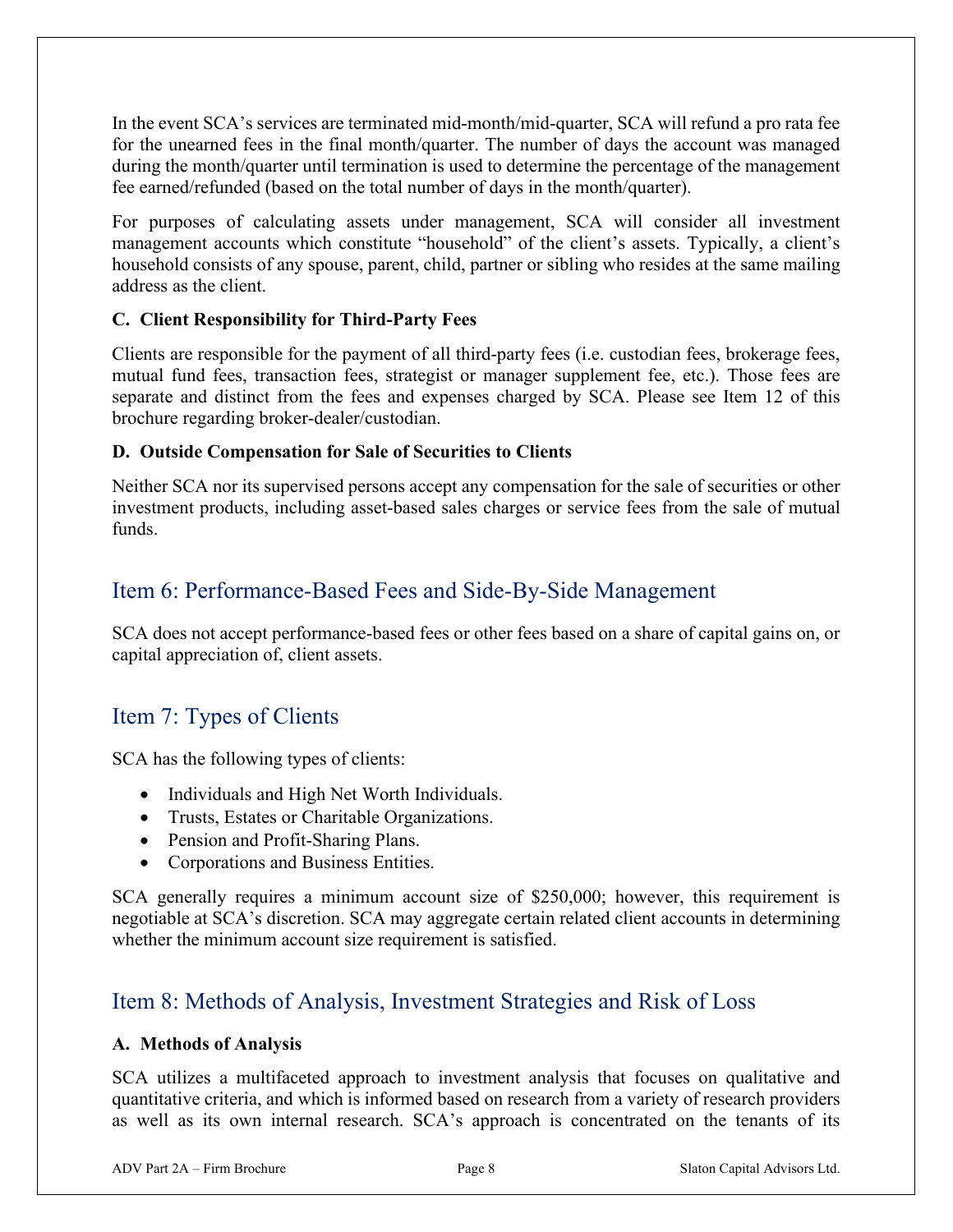investment philosophy (as described below). Special emphasis is placed on risk management analysis along with scrutiny regarding the internal costs associated with potential investments. SCA measures return, and, as a result evaluates potential investments, on a net of costs basis.

#### **B. Investment Strategies**

SCA's investment philosophy is academically based and strongly influenced by diversification strategies developed by Nobel Prize-winning financial economists. Our priority is to manage risk according to each client's individual needs. Our philosophy is influenced by the following principles:

- Markets are Efficient It is virtually impossible to anticipate the future direction of the market as a whole or of any individual security. It is, therefore, unlikely that any portfolio will succeed in consistently "beating the market."
- Risk and Return and Related Equities offer the potential for higher long-term investment returns than cash or fixed income instruments. Equities are also more volatile in their performance. Investors seeking higher rates of return must increase the proportion of equities in their portfolio, while at the same time accepting greater variation of results (including occasional declines in value.)
- Diversification is the Key Portfolio risk can be decreased by increasing the diversification of the portfolio and by lowering the correlation of market behavior among the asset classes selected. (Correlation is the statistical term for the extent to which two asset classes move in tandem or opposition to one another.)
- Portfolio Structure Determines Performance the design of the portfolio is more important than the selection of any particular security within the portfolio. The appropriate allocation of capital among asset classes (stocks, bonds, cash, etc.) will have far more influence on long-term portfolio results than the selection of individual securities or investment managers. Investment for the long-term (preferably longer than 10 years) becomes critical to investment success because it allows the long-term characteristics of the asset class to surface.

#### **C. Risk of Loss**

Investing in securities involves certain investment risks. Securities may fluctuate in value or lose value. Clients should be prepared to bear the potential risk of loss. SCA will assist clients in determining the appropriate strategy based on their tolerance for risk and other factors noted above. However, there is no guarantee that a client will meet its investment goals.

Each client engagement will entail a review of the client's investment goals, financial circumstances, time horizon, tolerance for risk and other factors to develop an appropriate strategy for managing a client's account. Client participation in this process, including full and accurate disclosure of requested information, is essential for analysis of a client's account. SCA shall rely on the financial or other information provided by the client or their designees without the duty or obligation to validate the accuracy and completeness of the provided information. It is the responsibility of the client to inform SCA of any changes in their financial condition, goals, or other factors that may affect this analysis.

SCA primarily employs investment strategies that do not involve significant or unusual risk beyond the risks associated with domestic and/or international securities markets. The risks associated with a particular strategy are provided to each client in advance of investing client's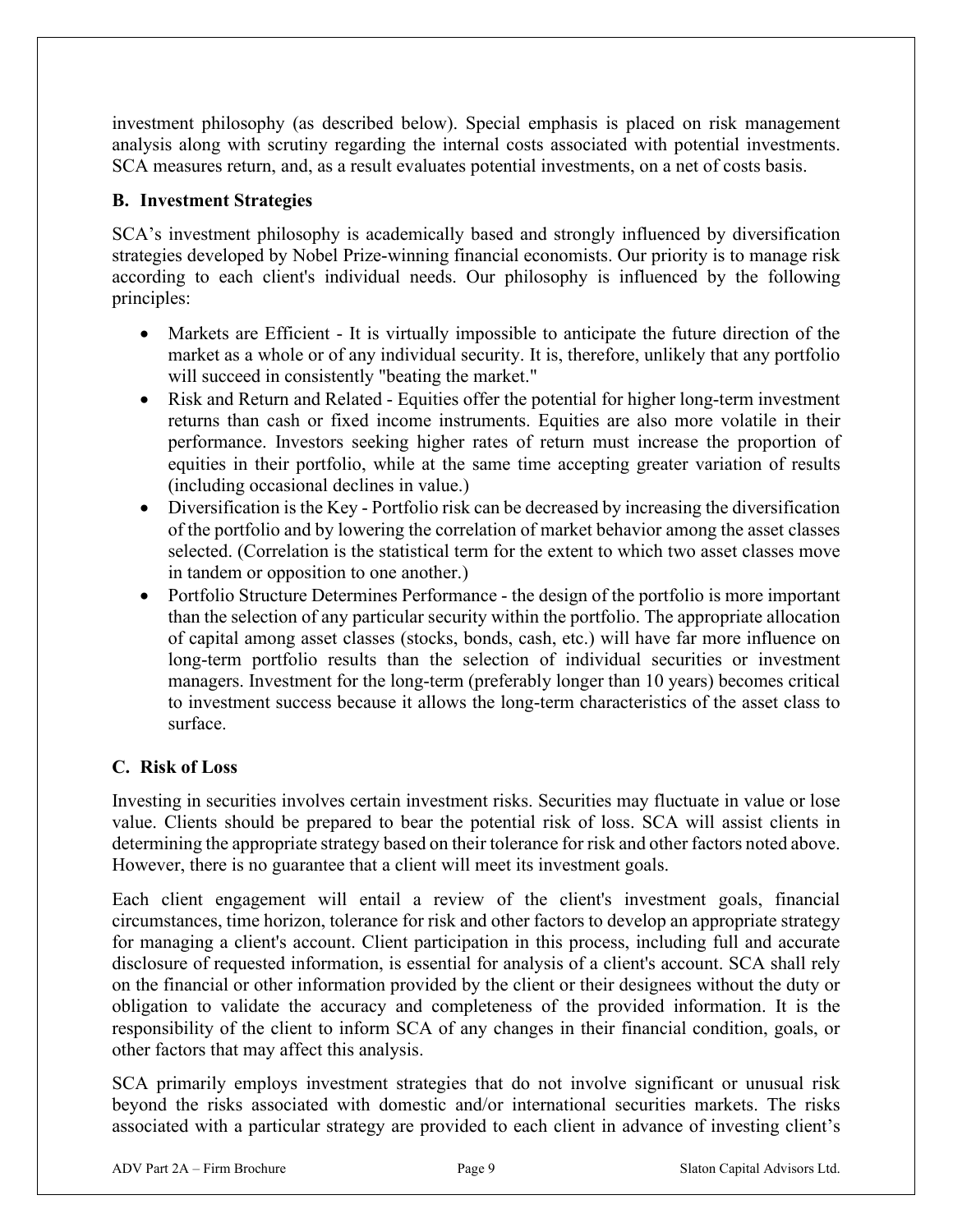accounts. SCA will work with each client to determine their tolerance for risk as part of the portfolio construction process.

Investing in securities involves a risk of loss that you, as a client, should be prepared to bear.

#### **D. Risks of Specific Securities Utilized**

SCA generally pursues investment strategies that do not involve significant or unusual risk beyond the risks associated with domestic and/or international securities markets. However, SCA may utilize options, which generally hold greater risk of capital loss; and clients should be aware that there is a material risk of loss when using such strategies.

Mutual Funds: Investing in mutual funds carries the risk of capital loss. Mutual funds are not guaranteed or insured by the FDIC or any other government agency. You can lose money investing in mutual funds. They can be of bond "fixed income" nature (lower risk) or stock "equity" nature (mentioned above). All mutual funds have costs that lower investment returns.

Equities: Equity investment generally refers to buying shares of stocks in return for receiving a future payment of dividends and capital gains if the value of the stock increases. There is an innate risk involved when purchasing a stock that it may decrease in value and the investment may incur a loss.

Treasury Inflation Protected/Inflation Linked Bonds: The risk of default on these bonds is dependent upon the U.S. Treasury defaulting (very unlikely); however, they carry a potential risk of losing share price value, albeit rather minimal.

Fixed Income: Fixed income investing provides fixed periodic payments in the future that may involve economic risks such as inflationary risk, interest rate risk, default risk, repayment of principal risk, etc.

Debt securities: Investing in debt securities includes risks such as the possibility of default on the principal, fluctuation in interest rates, and counterparties being unable to meet obligations.

Exchange Traded Funds (ETF): Investing in ETF's carries the risk of capital loss (sometimes up to a 100% loss). Investments in these securities are not guaranteed or insured by the FDIC or any other government agency.

Hedge Funds: Hedge funds are not suitable for all investors and involve a high degree of risk due to several factors that may contribute to above average gains or significant losses. Such factors include leveraging or other speculative investment practices, commodity trading, complex tax structures, a lack of transparency in the underlying investments, and generally the absence of a secondary market.

REITs: Real estate investment trusts have specific risks including valuation due to cash flows, dividends paid in stock rather than cash, and the payment of debt resulting in dilution of shares.

Precious Metal ETFs: Gold, Silver, and Palladium Bullion backed "electronic shares", not physical metals. Investing in precious metal ETFs carries the risk of capital loss.

Long-term trading: Long-term trading is designed to capture market rates of both return and risk. Due to its nature, the long-term investment strategy can expose clients to various other types of risk that will typically surface at various intervals during the time the client owns the investments.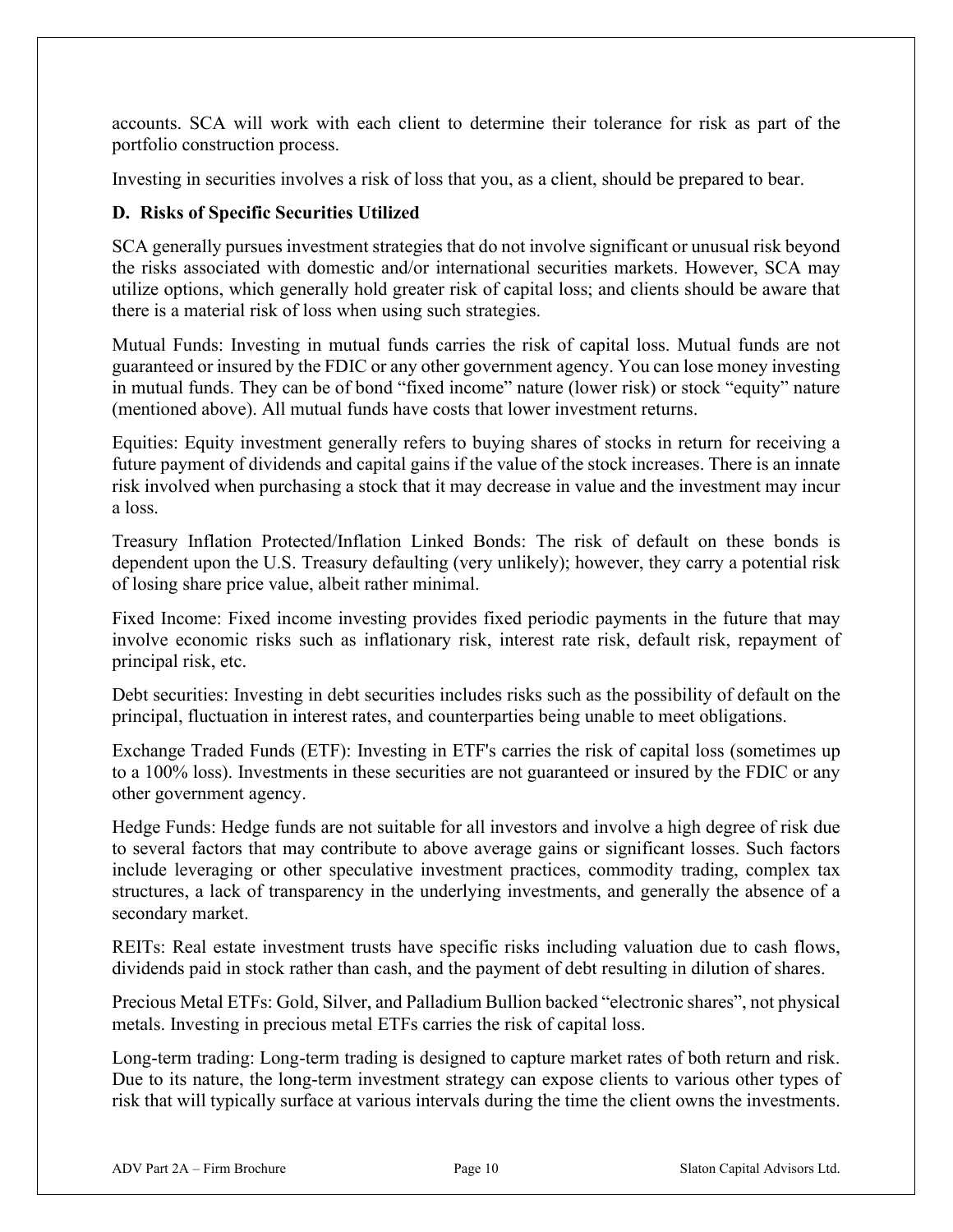These risks include but are not limited to inflation (purchasing power) risk, interest rate risk, economic risk, market risk, and political/regulatory risk.

Short-term trading: short-term trading risks include liquidity, economic stability and inflation.

Options: Options involve a contract to purchase or sell a security at a given price at and/or before a given time, not necessarily at market value, depending on the market.

Past performance is not a guarantee of future returns. Investing in securities involves a risk of loss that a client should be prepared to bear.

## <span id="page-10-0"></span>Item 9: Disciplinary Information

Registered investment advisors are required to disclose all material facts regarding any legal or disciplinary event that would be used by a client in evaluating the advisor. Neither SCA, nor its supervised persons have any criminal or civil disciplinary information to report.

SCA and its advisory personnel value the trust our clients place in us, and we encourage clients to perform due diligence on all prospective advisors. A review of SCA's advisory personnel backgrounds is available on the Investment Advisor Public Disclosure website at www.adviserinfo.sec.gov for your review. To review the firm information contained in ADV Part 1, select the option for Investment Adviser Firm and enter 306564 in the field labeled "Firm IARD/CRD Number." This will provide access to Form ADV Parts 1 and 2. Item 11 of the ADV Parts 1 lists legal and disciplinary information.

## <span id="page-10-1"></span>Item 10: Other Financial Industry Activities and Affiliations

#### **A. Broker-Dealer/Registered Representatives**

SCA nor its management persons are registered or have an application pending to register as a broker-dealer or a registered representative of a broker-dealer.

#### **B. Registered FCMs, CPOs, CTAs**

SCA nor its management persons are registered or have an application pending to register as a futures commission merchant, commodity pool operator, commodity trading advisor, or an associated person of the foregoing entities.

#### **C. Affiliations**

SCA nor its management persons have a relationship with any of the following entities: brokerdealer, municipal securities dealer, government securities broker-dealer, investment company or pooled investment vehicle, futures commission merchant, commodity pool operator, commodity trading advisor, banking or thrift institution, accounting firm, law firm, insurance company or agency, pension consultant, real estate broker or dealer, or sponsor syndicator of limited partnerships.

#### **D. Other Investment Advisers**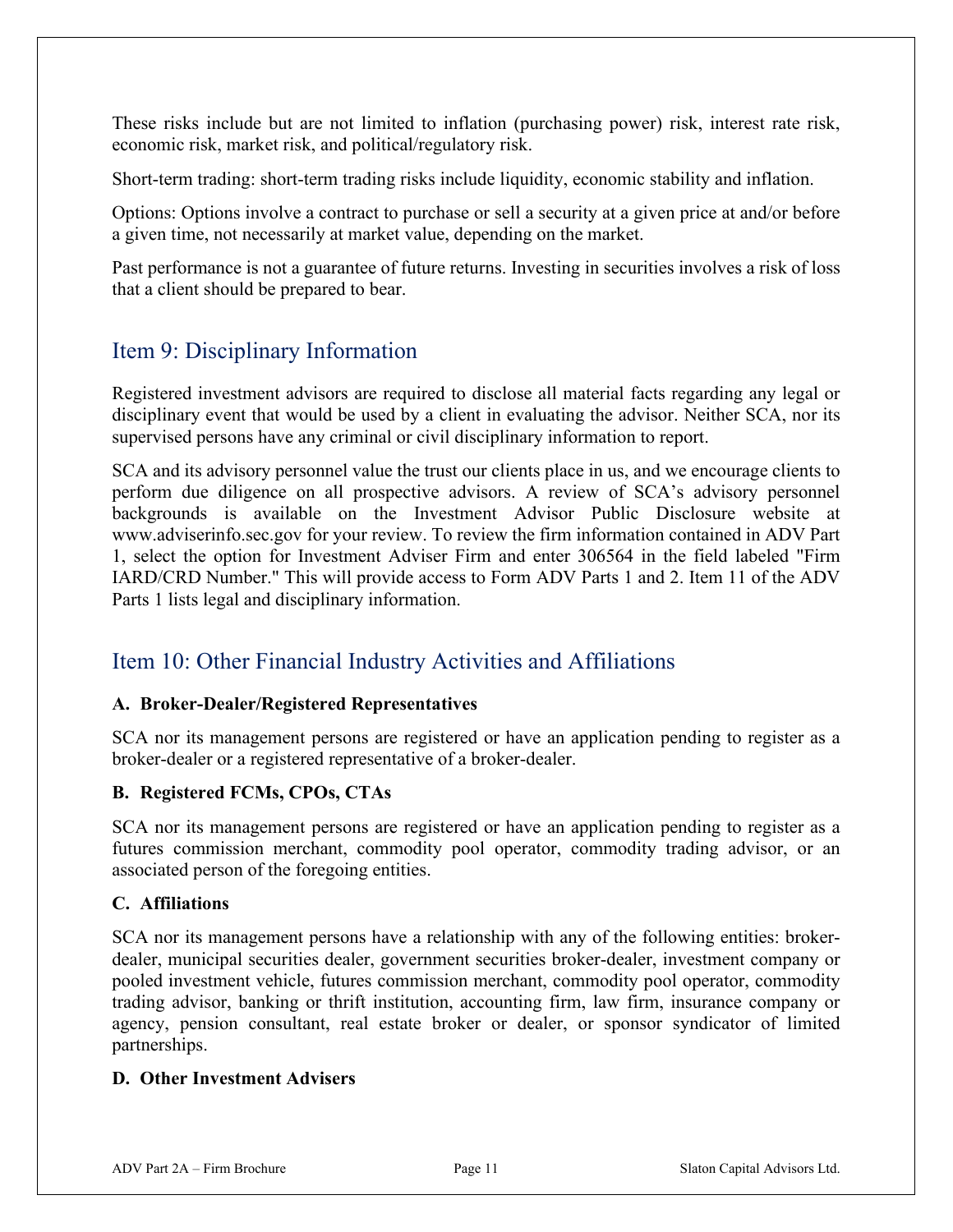As described in Item 4, SCA offers clients access to certain TPAMs, including AssetMark. TPAM platform/advisory fees, and any corresponding advisory fees are separate and independent of SCA's Wealth Management fees. SCA is not compensated either directly or indirectly from TPAMs it offers to clients.

## <span id="page-11-0"></span>Item 11: Code of Ethics, Participation or Interest in Client Transactions and Personal Trading

#### **A. Code of Ethics**

SCA has a written Code of Ethics that covers the following areas: Prohibited Purchases and Sales, Insider Trading, Personal Securities Transactions, Exempted Transactions, Prohibited Activities, Conflicts of Interest, Gifts and Entertainment, Confidentiality, Service on a Board of Directors, Compliance Procedures, Compliance with Laws and Regulations, Procedures and Reporting, Certification of Compliance, Reporting Violations, Compliance Officer Duties, Training and Education, Recordkeeping, Annual Review, and Sanctions. Our Code of Ethics is available free upon request to any client or prospective client.

#### **B. Recommendations Involving Material Financial Interests**

SCA does not recommend that clients buy or sell any security in which SCA or a person related to SCA has a material financial interest.

#### **C. Investing Personal Money in the Same Securities as Clients**

From time to time, representatives of SCA may buy or sell securities for themselves that they also recommend to clients. This may provide an opportunity for representatives of SCA to buy or sell the same securities before or after recommending the same securities to clients resulting in representatives profiting off the recommendations they provide to clients. Such transactions could create a conflict of interest. To avoid any conflict of interest, SCA will always document any transactions that could be construed as conflicts of interest and will always transact client business before their own when similar securities are being bought or sold.

#### **D. Trading Securities At/Around the Same Time as Clients' Securities**

From time to time, representatives of SCA may buy or sell securities for themselves at or around the same time as clients. This may provide an opportunity for representatives of SCA to buy or sell securities before or after recommending securities to clients resulting in representatives profiting from the recommendations they provide to clients. Such transactions could create a conflict of interest. Again, to avoid any conflict of interest, SCA will always document any transactions that could be construed as conflicts of interest and will always transact client business before their own when similar securities are being bought or sold.

### <span id="page-11-1"></span>Item 12: Brokerage Practices

#### **A. Factors Used to Select Custodians and/or Broker/Dealers**

Custodians/broker-dealers will be recommended based on SCA's duty to seek "best execution," which is the obligation to seek execution of securities transactions for a client on the most favorable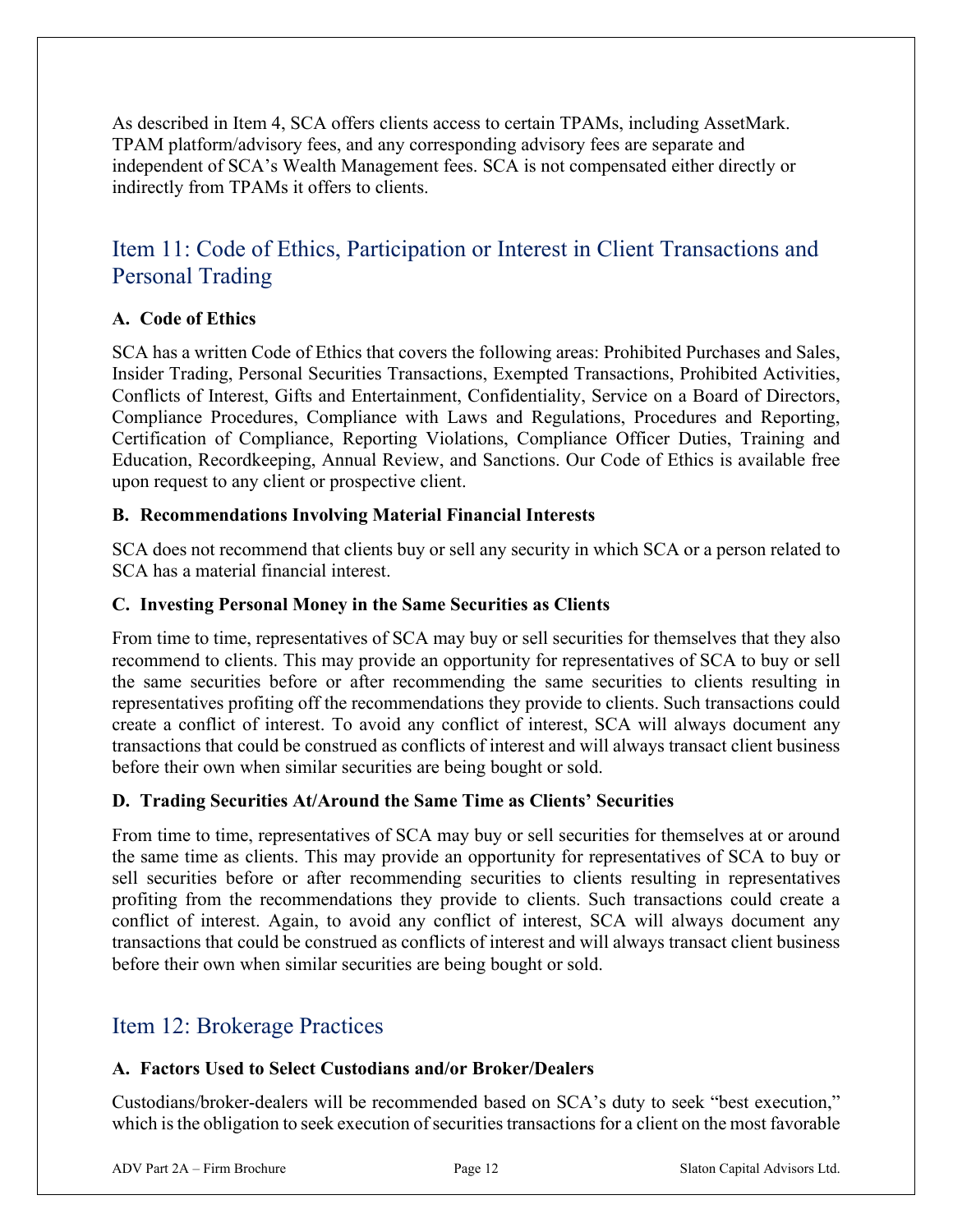terms for the client under the circumstances. Clients will not necessarily pay the lowest commission or commission equivalent, and SCA may also consider the market expertise and research access provided by the dealer/custodian, including but not limited to access to written research, oral communication with analysts, admittance to research conferences and other resources provided by the brokers that may aid in SCA's research efforts. SCA will never charge a premium or commission on transactions, beyond the actual cost imposed by the brokerdealer/custodian.

#### **1) Research and Other Soft-Dollar Benefits**

While SCA has no formal soft-dollar program in which soft dollars are used to pay for third party services, SCA may receive research, products, or other services from custodians and broker-dealers in connection with client securities transactions ("soft dollar benefits"). SCA may enter into soft-dollar arrangements consistent with (and not outside of) the safe harbor contained in Section 28(e) of the Securities Exchange Act of 1934, as amended. There can be no assurance that any particular client will benefit from soft dollar research, whether or not the client's transactions paid for it, and SCA does not seek to allocate benefits to client accounts proportionate to any soft dollar credits generated by the accounts. SCA benefits by not having to produce or pay for the research, products or services, and SCA will have an incentive to recommend a broker-dealer based on receiving research or services. Clients should be aware that SCA's acceptance of soft dollar benefits may result in higher commissions charged to the client.

#### **2) Brokerage for Client Referrals**

SCA receives no referrals from a broker-dealer or third party in exchange for using that brokerdealer or third party.

#### **3) Clients Directing Which Broker/Dealer/Custodian to Use**

SCA will require clients to use a specific broker-dealer to execute transactions.

#### **B. Aggregating (Block) Trading for Multiple Client Accounts**

SCA maintains the ability to block trade purchases across accounts. Block trading may benefit a large group of clients by providing SCA the ability to purchase larger blocks resulting in smaller transaction costs to the clients. Declining to block trade can cause more expensive trades for clients. There is no obligation to include any client account in a blocked trade and SCA will only do so when it believes it to be in the best interest of the client.

## <span id="page-12-0"></span>Item 13: Review of Accounts

#### **A. Frequency and Nature of Periodic Reviews and Who Makes Those Reviews**

Client accounts are monitored on a regular and continuous basis. Portfolios are informally reviewed with clients on a quarterly basis and formally on at least an annual basis. Clients determine the frequency of reviews.

#### **B. Factors That Will Trigger a Non-Periodic Review of Client Accounts**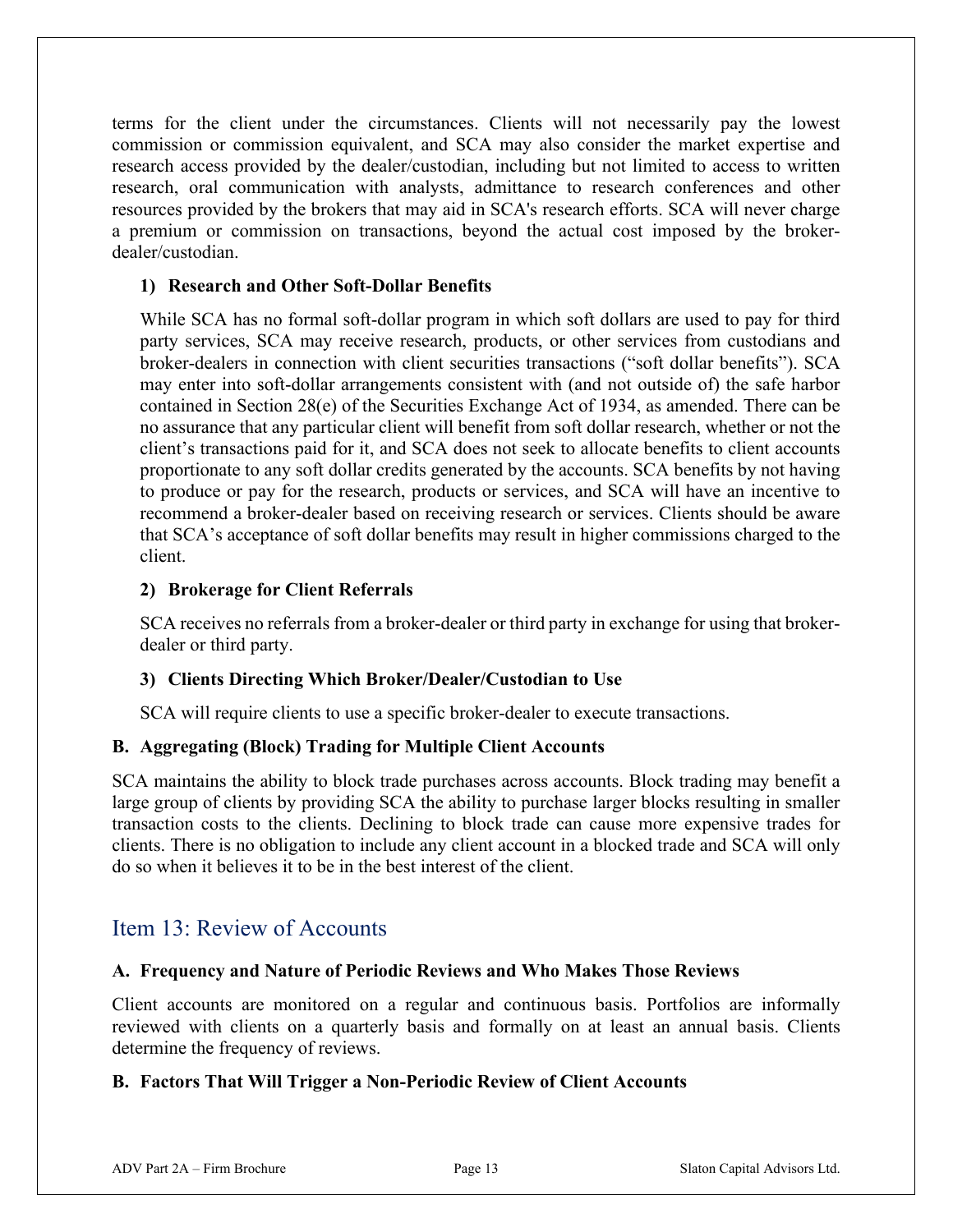In addition to the investment monitoring noted above, reviews may be triggered by material market, economic or political events, or by changes in a client's financial circumstances (such as retirement, termination of employment, physical move, or inheritance). A client has the right to request a review of his/her account at any time and the client should notify SCA if changes occur in his/her personal financial circumstances that might adversely affect his/her investment plan.

#### **C. Content and Frequency of Regular Reports Provided to Clients**

Each client will receive at least quarterly a written report or statement directly from the custodian that details client's account including assets held and asset values. Client brokerage statements will include all positions, transactions and fees relating to the client's account(s). Clients may also establish electronic access to the custodian's website so that they may view these reports and their account activity. SCA also provides clients with periodic reports regarding their holdings, allocations, and performance.

## <span id="page-13-0"></span>Item 14: Client Referrals and Other Compensation

SCA may receive an economic benefit from custodians in the form of the support products and services it makes available to SCA and other independent investment advisors whose clients maintain accounts with the custodian. These products and services are described above (see item 12 – Brokerage Practices). The availability of these products and services is not based on SCA providing particular investment recommendations or types of advice, such as buying particular securities for its clients.

SCA does not directly or indirectly compensate any person who is not a member of advisor's personnel for client referrals.

## <span id="page-13-1"></span>Item 15: Custody

Client assets are held by a qualified, third-party custodian, not SCA. Under government regulations, SCA is deemed to have custody of client assets to the extent clients authorize SCA to instruct the custodian to deduct client advisory fees directly from client accounts held with custodian. Clients will receive account statements directly from their qualified custodian at least quarterly. The statements will be sent to the email or postal mailing address each client provides to the custodian. Clients should carefully review those statements promptly upon receipt.

### <span id="page-13-2"></span>Item 16: Investment Discretion

<span id="page-13-3"></span>SCA generally receives discretionary investment authority from each client in writing at the beginning of the advisory relationship. This authority relates to the investment of client's accounts including the securities to be bought or sold and the amount of securities to be bought or sold. Details of this relationship are fully disclosed to each client before any advisory relationship has commenced. The client provides SCA discretionary authority via a limited power of attorney in the Investment Advisory Contract and in the contract between the client and the custodian. In all cases, SCA exercises such discretion in a manner consistent with the client's Investment Policy Statement and any other written client directions.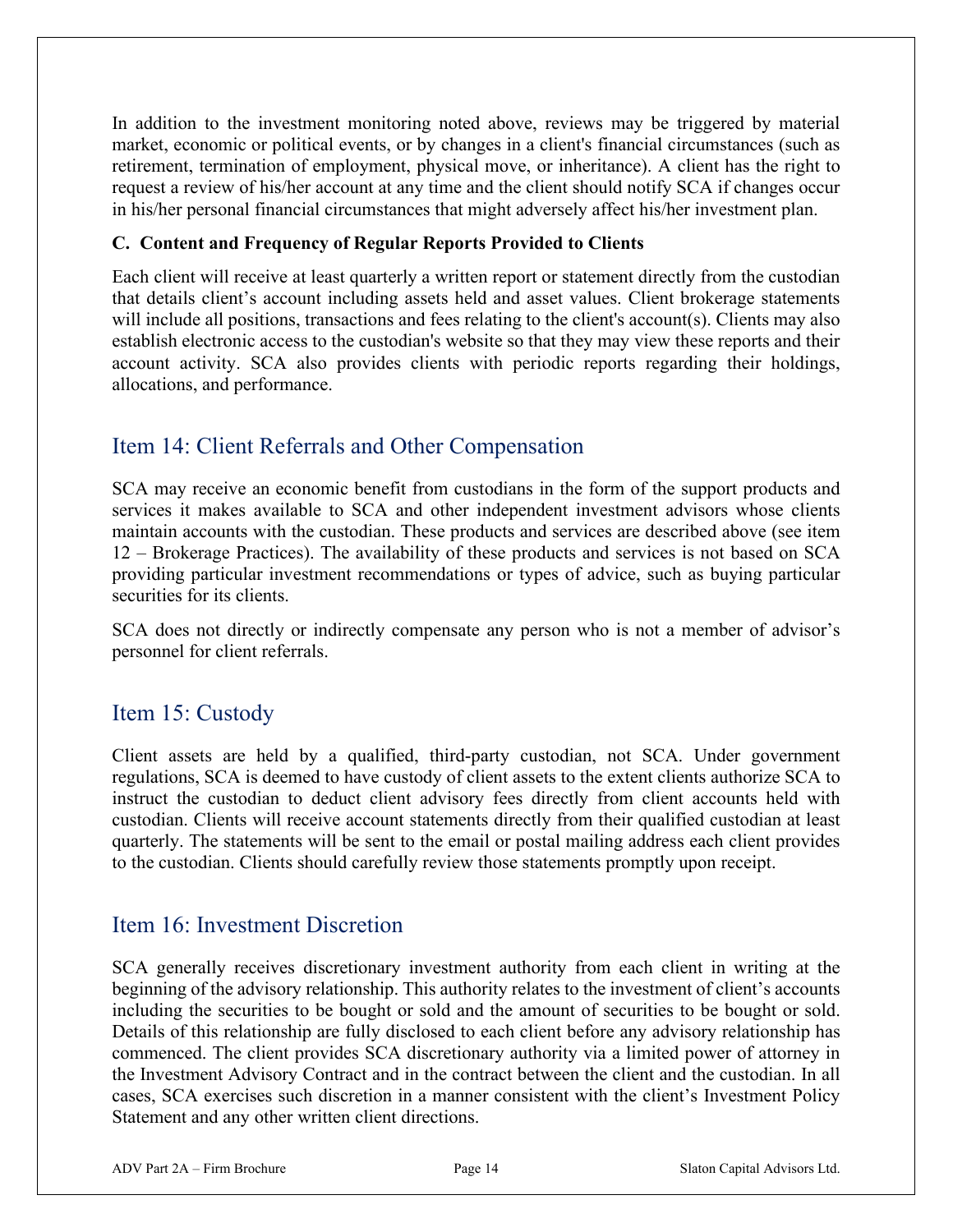## Item 17: Voting Client Securities

<span id="page-14-0"></span>SCA will not ask for, nor accept voting authority for client securities. Clients will receive proxies directly from the issuer of the security or the custodian. Clients should direct all proxy questions to the issuer of the security. Additionally, SCA does not advise or act for clients with respect to any legal matters, including bankruptcies and class actions, for the securities held in clients' accounts.

## Item 18: Financial Information

SCA is not required to provide financial information in this Brochure because:

- Our firm does not require the prepayment of more than \$1,200 in fees when services cannot be rendered within 6 months.
- Our firm does not take custody of client funds or securities.
- Our firm does not have a financial condition or commitment that impairs our ability to meet contractual and fiduciary obligations to clients.

SCA has never been the subject of a bankruptcy proceeding.

## <span id="page-14-1"></span>Item 19: Requirements for State-Registered Advisers

#### **Executive Officers & Management Persons**

Matthew F. Slaton Year of Birth: 1976

#### **Educational Background:**

• 2000: University of North Texas; Bachelor of Business Administration is Entrepreneurship

#### **Business Background:**

• 01/2017 – Present Insight Financial Group Partner • 01/2012 – Present Gnarlife LLC Partner • 02/2009 – Present Slaton Capital Advisors Ltd. Principal • 04/2005 – Present Slaton Capital Management LLC Principal • 08/2018 – 03/2020 Equity Services, Inc Investment Advisor •  $02/2010 - 12/2017$  Influence Health Inc. Regional VP •  $11/2001 - 01/2017$  Birchbrook Group Corp President

#### **Exams, Licenses & Other Professional Designations:**

- Series 65: Passed 2018, Active
- Series 3: Passed 2005, Voluntary Expiration 2017

Please see Item 10 of this Brochure for any other business in which our firm is actively engaged. Our firm does not charge performance-based fees. Our firm and management persons have not